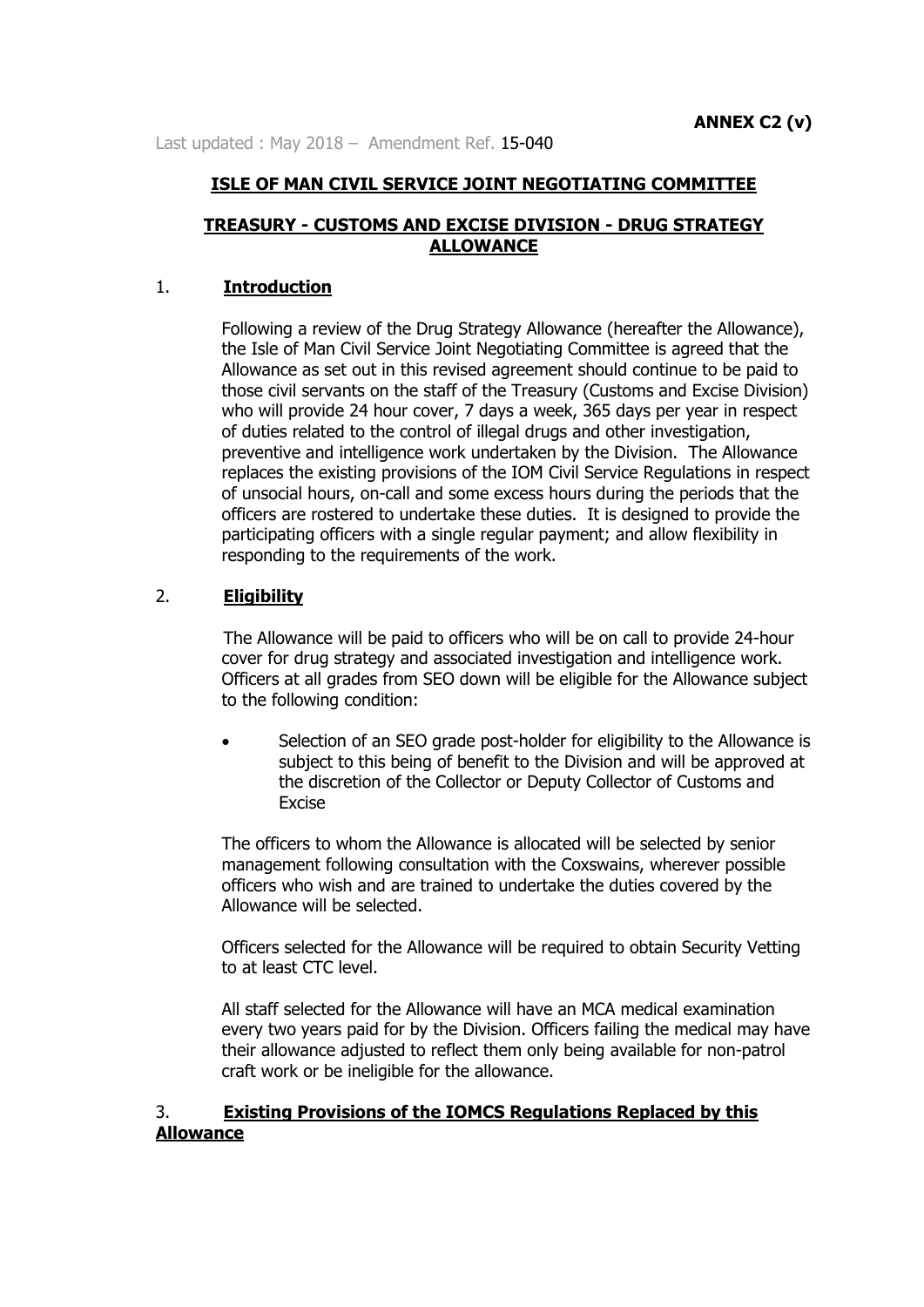For officers working hours covered by the Allowance the following provisions of the IOM Civil Service Regulations will not apply:-

### **On-Call Allowance (**Regulation **[C47\)](http://www.gov.im/personnel/iomcs/cs_regs/section_C/overtime.xml#c47)**

### **Weekend and Public Holiday Allowances (**Regulations **[C38 to C46\)](http://www.gov.im/personnel/iomcs/cs_regs/section_C/overtime.xml#c38)**

**Overtime (**Regulations C25 to C3**2)** for hours worked in excess of normal conditioned hours (37 per week). Hours in excess of 90 hours per quarter and/or 200 hours per calendar year for those on the full allowance and pro rata for those on the half and quarter allowance will be paid at the appropriate overtime rate **or** time off in lieu given for the excess hours as per Regulations **[C25 to C32](http://www.gov.im/personnel/iomcs/cs_regs/section_C/overtime.xml#c25)**.

**Call Outs (**Regulation **C33** to **C36**) an officer on the Allowance will not be eligible to claim overtime where they are called out but the calculation of the DSA hours to be claimed for attending should be calculated in line with **C34,**  subject to paragraph **C36** also applying. A call out is where ther is an urgent requirement for the officer to attend Custom House or the port / airport to deal with an issue. Dealing with a telephone call at home is not regarded as a call out and only the time spent dealing with the call should be claimed.

**Shift Disturbance Allowance (**Regulation **[C48\)](http://www.gov.im/personnel/iomcs/cs_regs/section_C/overtime.xml#c48).** Should a 'regular shift roster' as defined in the regulations be introduced, eligibility for this allowance will be reviewed.

### **Night Duty Allowance (**Regulation **[C49\)](http://www.gov.im/personnel/iomcs/cs_regs/section_C/overtime.xml#c49).**

**Meal Allowances (**Regulations **at [C50\)](http://www.gov.im/personnel/iomcs/cs_regs/section_C/overtime.xml#c50).** Except where due to operational or unforeseen circumstances the vessel is required to stay overnight away from the Isle of Man or remain at sea for over 10 hours.

#### 4. **Amount of Allowance**

With effect from  $1<sup>st</sup>$  April 2016, the Allowance is as follows:-

|                                                           | <b>Basic</b> | Qualified<br>Coxswains |
|-----------------------------------------------------------|--------------|------------------------|
| Full Allowance (22 weeks on call<br>& 200 hours)          | £8,471 pa    | £9,624 pa              |
| Three Quarter Allowance (17<br>weeks on call & 150 hours) | £6,355 pa    | £7,217 pa              |
| Half Allowance (11 weeks on call<br>& 100 hours)          | £4,233 pa    | £4,812 pa              |
| Quarter Allowance (6 weeks on<br>call & 50 hours)<br>.    | £2,119pa     | £2,407 pa              |

#### **NOTE:**

For staff working within Law Enforcement normally only hours worked outside of the coinditioned hours of 08:00 to 18:00 on Monday to Friday would be covered by the Allowance. There may be cases when time within these hours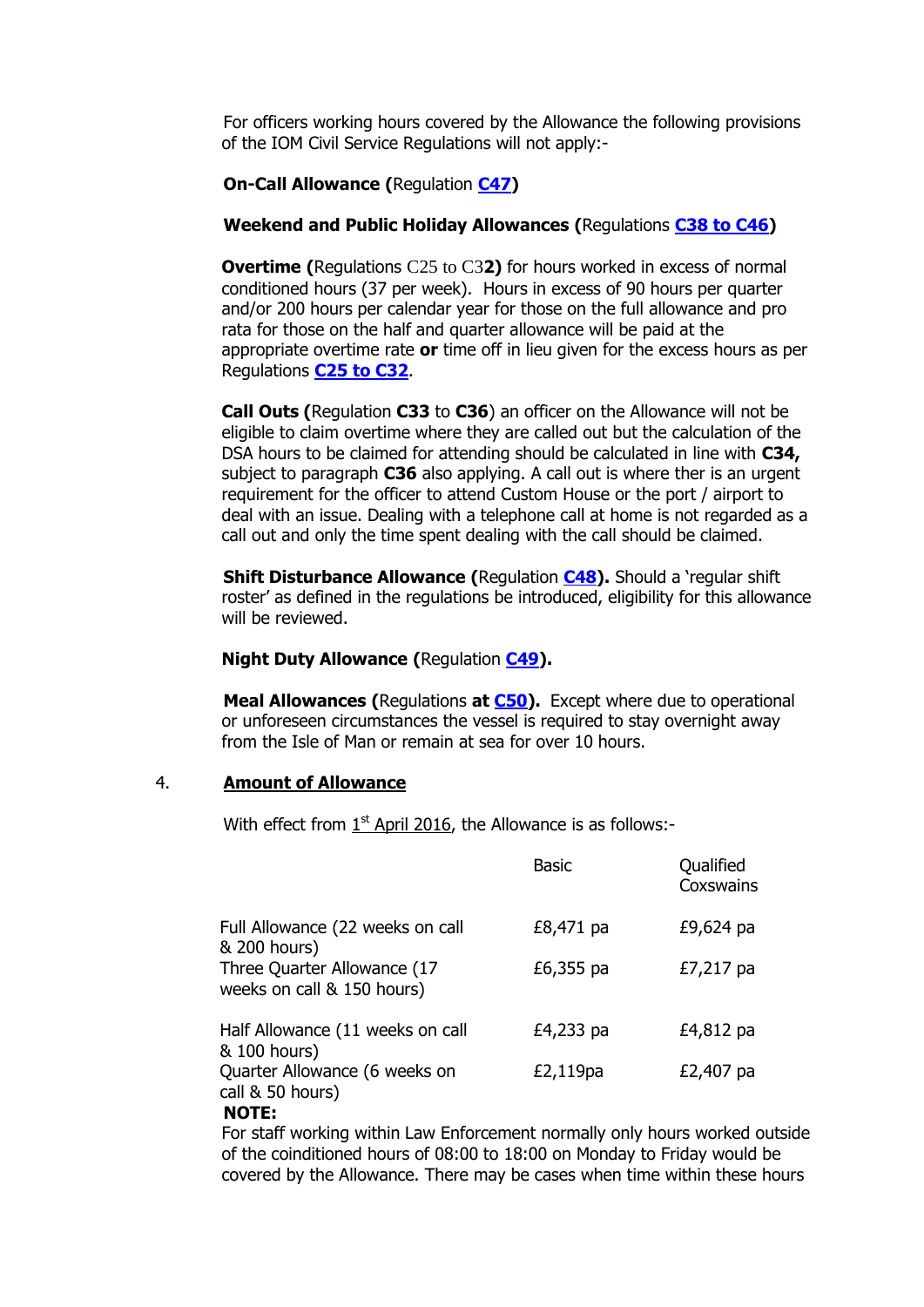may be claimed under the Allowance with the agreement of the SEO Law Enforcement when it is beneficial to the Department.

Staff not working within the Law Enforcement District should claim DSA Monday to Friday –

- In a morning from signing on duty until they commence their normal duties (provided this is after 07:30),
- On the rare occasions that a morning operation goes beyond 09:30, the amount of time allocated to DSA will be negotiated between the SEOs,
- On an evening from the time they start undertaking LE duties (provided this is after 16:00) until the operation is concluded,
- Officers can take a break between duties if they want but this should be in their own time.
- Unless an operation is at short notice, and prior agreement has been given by the SEO Law Enforcement, officers will not be entitled to claim any milage for DSA worked Monday to Friday where the work is a continuation of their normal working day even if they take a break between their normal work and commencing DSA duties.

As an example, if there is an operation on to meet the evening arrival of the ferry from Heysham, then officers not working in Law Enforcement would generally be expected to sign on to DSA from 17:00 to allow 15 minutes for getting changed and be ready for a briefing at 17:15 beofre departing for the port. If they have work to do in their home section then they can carry on with this until 17:00 or if they wish to take a break getting changed they should sign-out at the time they start their break.

# 5. **Payment of the Allowance**

The Allowance will be paid with salary in 12 equal monthly instalments.

### 6. **Officers Leaving the Roster**

Officers wishing to leave the roster should normally give at least 6 weeks notice. Officers may have the Allowance removed for good reason (e.g. to rotate the Allowance between officers who wish to participate; regular unavailability for attendance, health reasons or a reduction in the requirement for investigation/intelligence/patrol work). Officers taken off the roster will be given at least 6 weeks notice (unless there are exceptional circumstances to justify a shorter period).

# 7. **Use of the Allowance**

Officers in receipt of the Allowance may be required to undertake a variety of duties which include, but are not limited to, Maritime patrols on the Customs RHIB, shore support when the boat is out, preventive duties at the airport or around the ports on the Island, work connected to investigation cases, undertakiung work on behalf of Immigration and supplying and receiving intelligence in connection with subjects linked to the Isle of Man.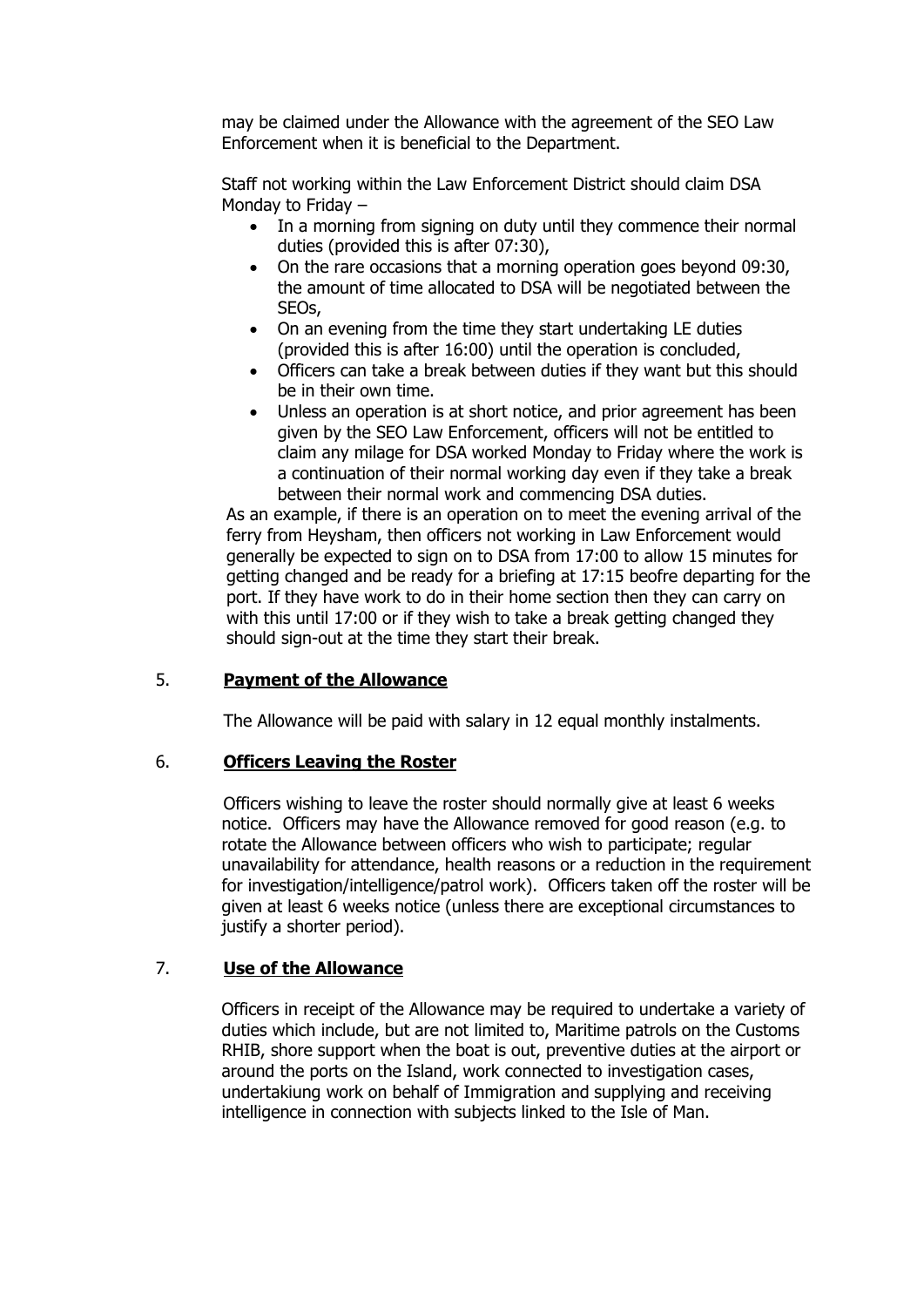Officers may also be required to attend Custom House out of hours should the building alarm be activated or access be required by workmen outside of normal office hours.

When on call, the designated officer will be the contact for any Customs and Excise issues that require urgent action outside of office hours. They will also deal with any information supplied via the Customes Hotline outside of office hours.

## 8. **On Call**

-

Whenever officers are on call they must comply with the following provisions:

### **Availability**

Officers on call will be available for duty twenty four hours a day for a period of seven consecutive days including weekends and Public holidays. Officers will be available for call out by mobile telephone. Officers should be both fit for duty and able to report immediately after call out. Officers who are unable to provide this cover for any reason (e.g. illness) must notify the nominated manager as soon as they become unavailable for call-out.

### **Attendance**

Attendance may be required at any time during the week for investigation/intelligence/patrol work either as crew of the patrol vessel or other anti-drug / excise fraud duties.

Failure to attend may result in the following: Oral warning Written warning Suspension from the Allowance Removal from the Allowance (Regulation B7 gives full details about disciplinary options and how these are applied.

#### **Cover and additional weeks on call**

If the on call officer is not available because of illness, then officers volunteering to cover at short notice will receive 45 minutes for each day they cover.

If there is insufficient cover available for every week in the year then an officer covering an additional week on call can claim 4 hours for each week they cover or 30 minutes for each day if a full week cannot be covered by one person.

### 9. **Shore Support duties**

When the boat is on patrol outside of office hours there should be an officer working as shore support to maintain contact with the vessel while at sea.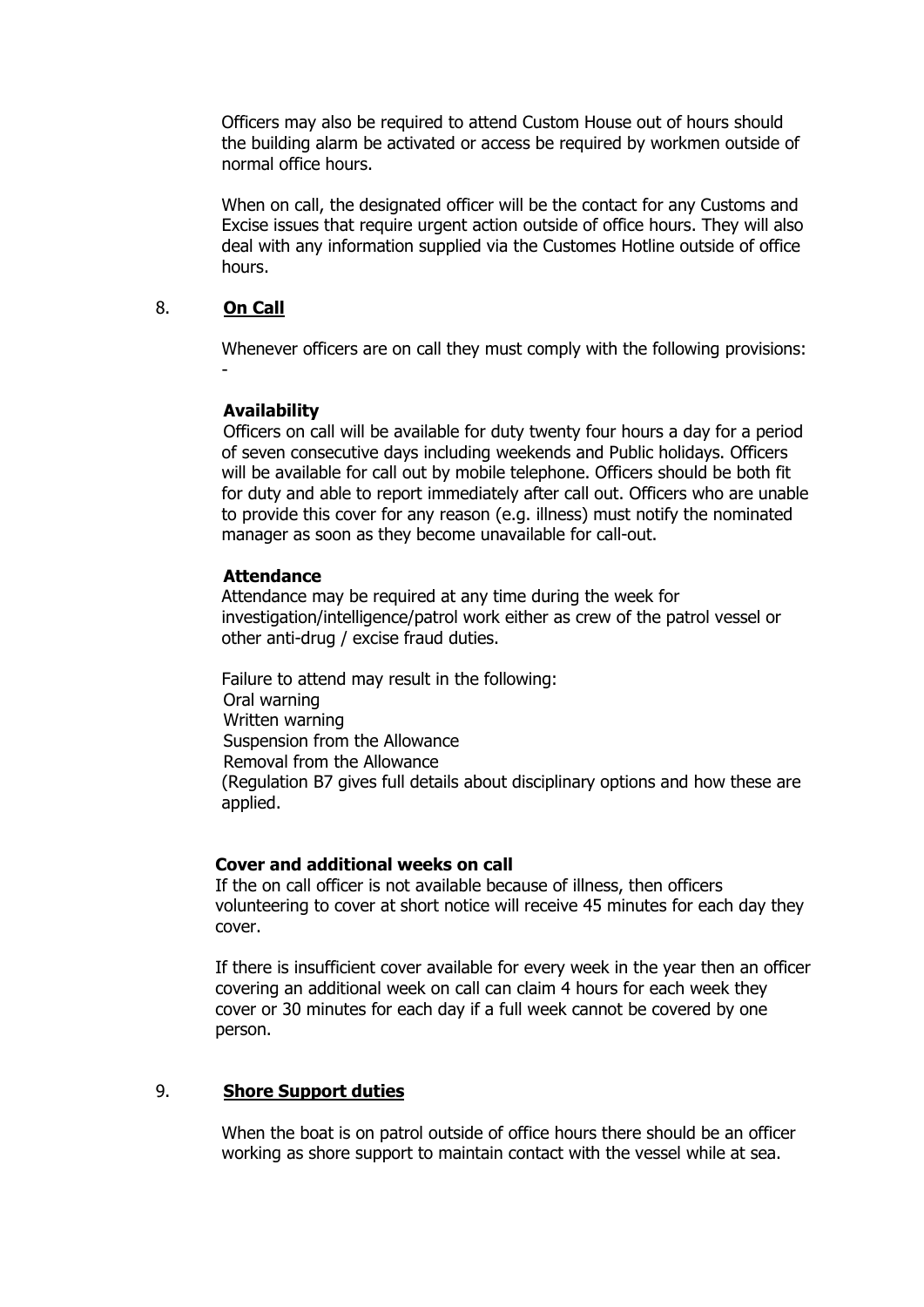The officer undertaking shore support will operate from home and they will be recorded as working half of the time the patrol was at sea.

### 10. **Staff Welfare**

### **Rest Periods**

Officers will not normally be expected conduct work for which the allowance is payable (e.g. before 8.am or after 6.pm) for more than 8 hours continuously, however, there will be rare occasions when this scenario will arise and in those circumstances where officers have worked for 16 hours or more in any 24 hour period and: -

- a) Where the next rostered attendance starts within 8 hours of finishing, then officers would not be expected to resume normal duties until the rostered attendance after the next is due to commence.
- b) Where the next rostered attendance starts within 12 hours of finishing officers would not be expected to resume normal duties until half way through the next rostered attendance.
- c) For the purposes of (a) and (b) where the next rostered attendance is a normal working day falling within conditioned hours it will be deemed to commence at 0900 hours.
- d) No officer will be expected to be on duty for more than three weekends in five, or work the equivalent of 90 hours overtime per calendar quarter.
- e) Insurance: Officers engaged on work covered by the Allowance are insured against personal injury and personal indemnity under the Isle of Man Government Insurance policy.
- f) Personal Insurance: Officers receiving the allowance should check that the nature of the work does not affect their personal insurance policies. If as a result of performing the work their policy premiums increase they should SEO Law Enforcement who will consider claims for the Division's payment of the additional premiums.
- g) The Health and Safety of those officers performing work for which the Allowance is payable is of paramount importance in particular those crewing the patrol craft. All officers will therefore receive training appropriate to their duties in order to minimise the Health and Safety risks and to increase their skills and professionalism.

### **NOTES:**

With regard to (a) to (c) on the rare occasions when this happens officers affected will receive time off in lieu for any shortfalls resulting from a missed part or full rostered attendance. As this is a health and safety issue, time off must be taken immediately.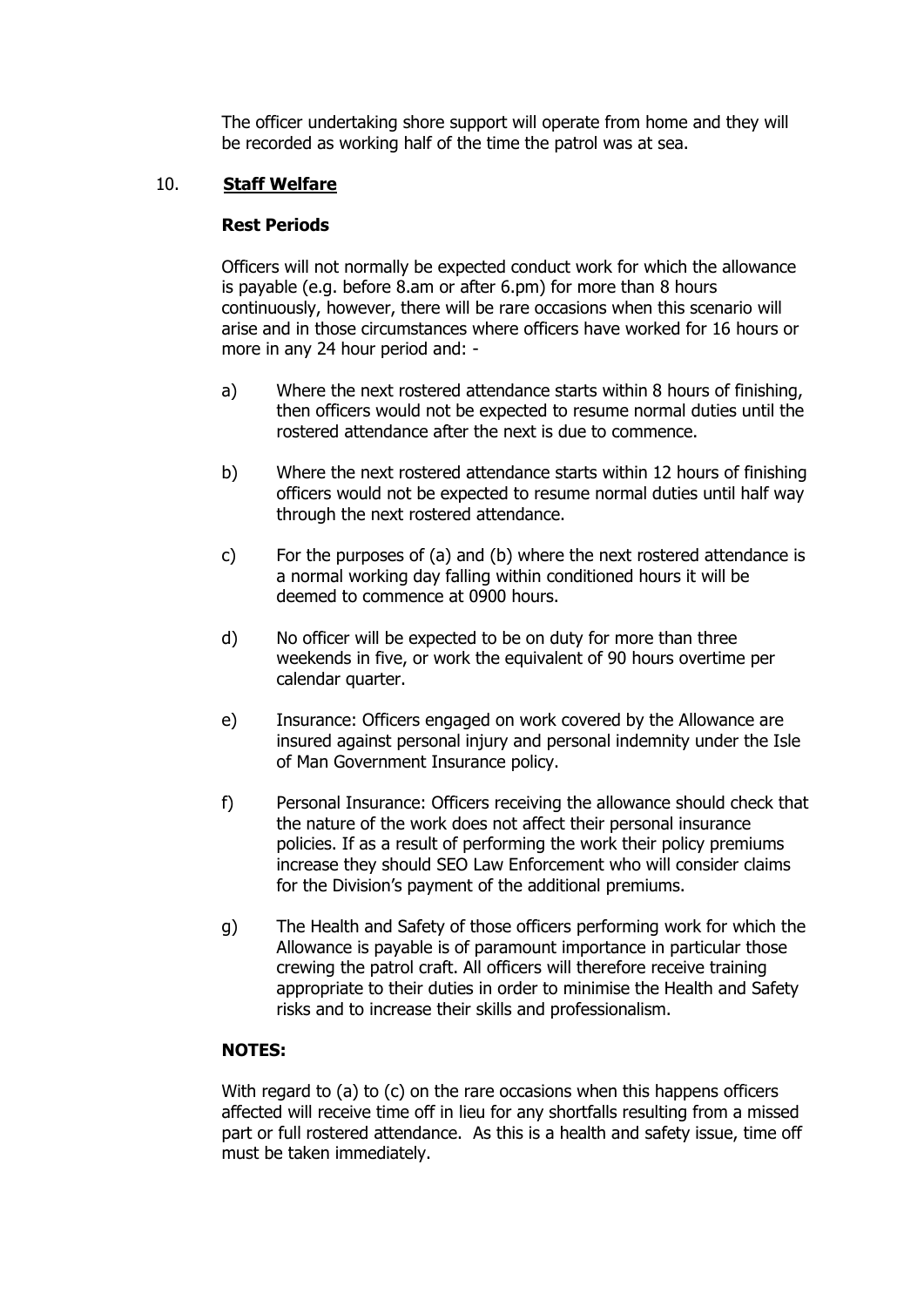With regard to (d) officers who are asked to exceed any of these limits (including the equivalent of 200 hours overtime per annum covered by the allowance - pro rata for three quarter, half and quarter) will be under no obligation to do such excess hours under the terms of the allowance. Any hours that are agreed to be worked beyond these limits will be paid for as overtime or other allowances as per the Civil Service regulations.

# **Management of the Allowance**

Day to day rostering of the on call list will be overseen by the HEO Law Enforcement.

The on call officer should, as part oftheir duties, consider in liaison with one of the coxswains if the weather is suitable during the week for a maritime patrol to be undertaken. If the weather is suitable then the coxswain will email others on DSA to see if sufficient people are available to crew the boat and act as shore support. The Coxswain will maintain a record of the patrol and hours used.

Management / monitoring of the Allowance overall will be undertaken by the SEO Law Enforcement including maintenance of the welfare agreement, however it also the responsibility of each individual to ensure that their work patterns etc. are within the terms of the agreement and to report to the SEO any possible breaches.

Whilst the approximate number of patrols and or other duties required under the Allowance will be indicated on an individual basis at the beginning of the year, the Surveyor Investigation/intelligence may alter this at any time in order that the Division' s Business Plan targets and responsibilities under the Chief Minister's Drug Strategy are met.

# 11. **Review**

The provisions of this agreement may be subject to annual review and may be varied by agreement through the JNC. Management may withdraw the Allowance if it is decided that there is no longer a requirement for the provisions of this agreement. In the event of such a decision the officers eligible to the Allowance would be given at least 12 weeks notice.

# 12. **Value of the Allowance**

Subject to any amendments due to the annual review in paragraph 11 of this agreement the value of the Allowance will be increased by the same percentage as that applied to the PSCCS pay spine under the PSCCS Pay Agreement from the same date as the revised pay spine comes into effect.

# 13. **Status**

The Allowance is not superannuable, nor will it be included for overtime or other purposes. The Allowance includes an enhancement to take account of the impact the status may have on superannuation benefits.

# 14. **Commencement**